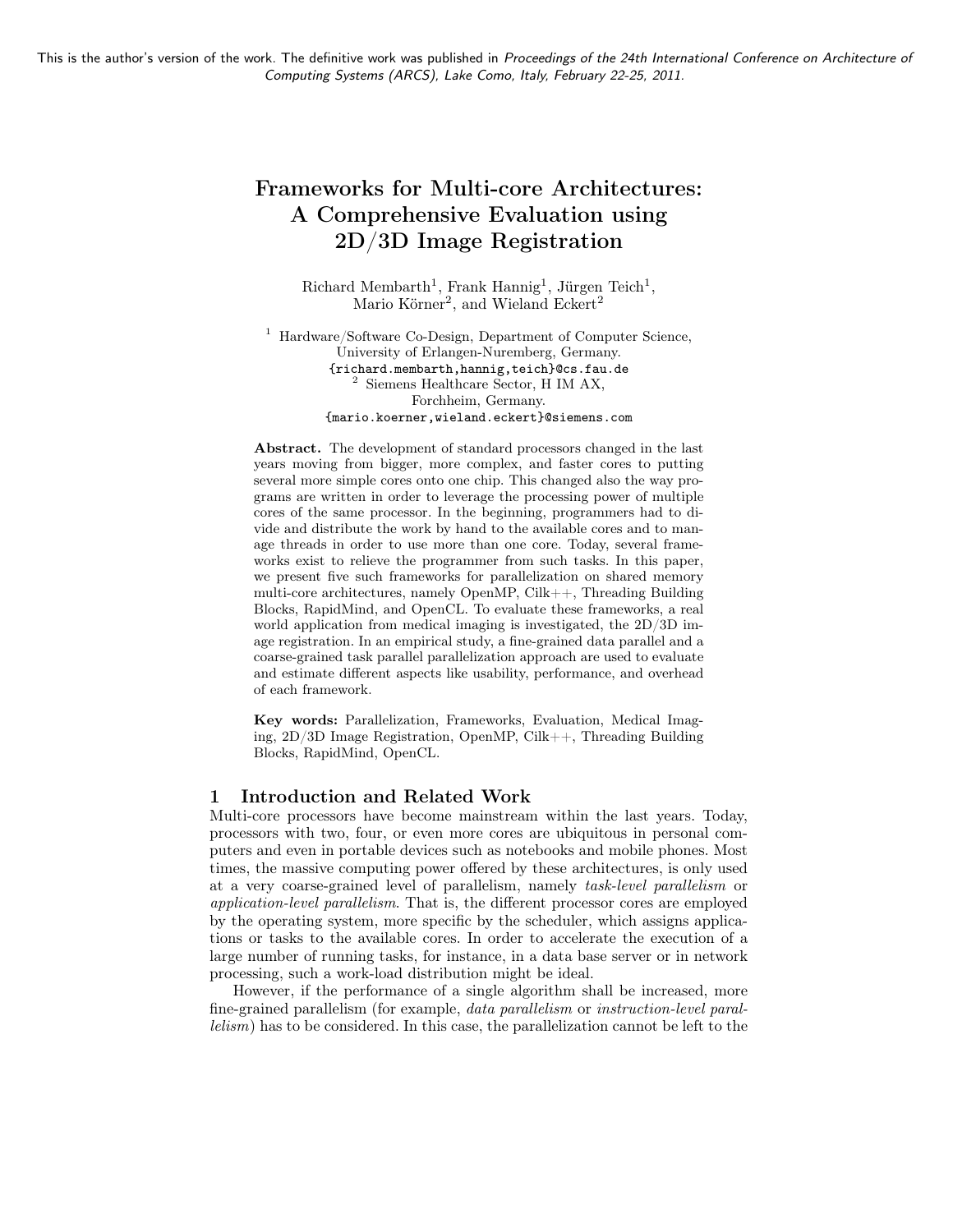operating system, but the software developer has to take care of the parallelization by hand or by using appropriate tools and compilers. Here, techniques like loop unrolling, affine loop transformations, or loop tiling [5, 10, 17] are often the agent of choice in order to parallelize an algorithm onto several cores, to adapt to a cache hierarchy, or to achieve a high resource utilization at instruction-level, with the overall goal to speed up the execution of one algorithm (latency minimization) or to achieve a higher data throughput. Arisen from these needs, a number of *parallelization frameworks*<sup>3</sup> have been evolved that assist a developer when writing parallel programs.

In this paper, we present five such frameworks (Section 3) for parallelization on standard shared memory multi-core architectures, namely OpenMP, Cilk++, Threading Building Blocks, RapidMind, and OpenCL. This selection is by no means complete, but concentrated rather on frameworks that are widely used and well recognized than on relatively new academic frameworks with support for only a small range of applications. In a previous study [9], we have shown low level implementation details for some of the herein presented frameworks. The implementation of histogram generation—which is also used within the 2D/3D image registration (Section 2)—was therefore used as an example. In comparison, this study focuses on a more general comparison (Section 4) on a higher abstraction level of the frameworks.

While each of the frameworks has been studied in detail on its own, there is only little related work comparing different parallelization frameworks from a usability perspective. Most studies compare the performance of parallelized applications using different frameworks and compare low level framework details like scheduling [12]. The study most similar to ours from Kegel et al. compares different aspects of Threading Building Blocks to OpenMP [4]. However, their work considers only two frameworks while we give a broader overview of five different frameworks.

# 2 2D/3D Image Registration

In medical settings, images of the same modality or different modalities are often needed in order to provide precise diagnoses. However, a meaningful usage of different images is only possible if the images are beforehand correctly aligned. Therefore, an image registration algorithm is deployed.

### 2.1 Application

In the investigated 2D/3D image registration, a previously stored volume is registered with an X-ray image [6,16]. The X-ray image results from the attenuation of the X-rays through an object from the source to the detector. Goal of the registration is to align the volume and the image. Therefore, the volume can be translated and rotated according to the three coordinate axes. For such a transformation an artificial X-ray image is generated by iterating through the transformed volume and calculating the attenuated intensity for each pixel.

The term *parallelization framework* is used within this paper as follows: A parallelization framework is a software solution that abstracts from the underlying threading concepts of the operating system and provides the programmer the possibility to express parallelism without worrying about the implementation details.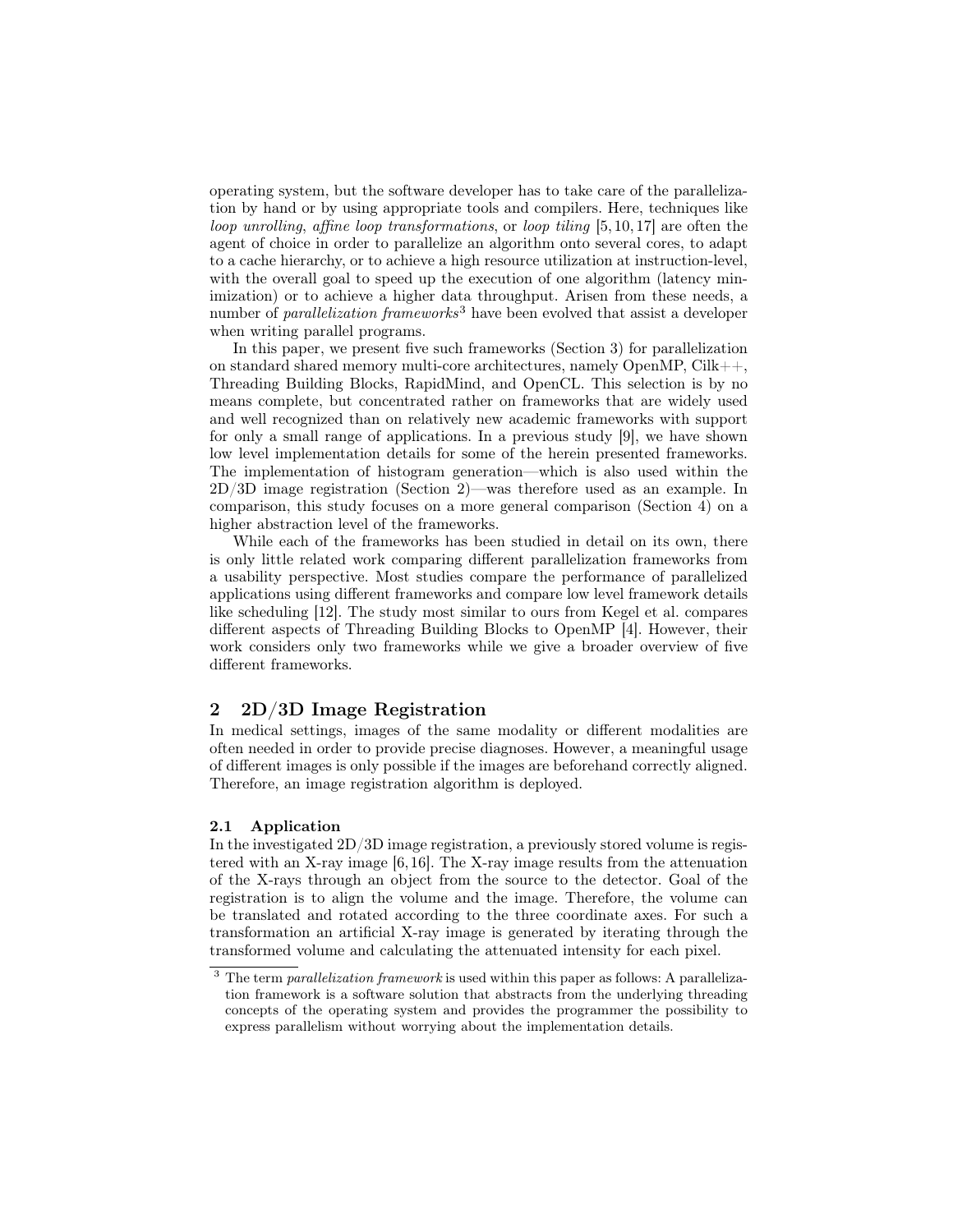

Fig. 1: Descriptive representation and work flow of the 2D/3D image registration.

In order to evaluate the quality of the registration, the reconstructed Xray image is compared with the original X-ray image using various similarity measures. This process is depicted in Fig. 1(a).

The work flow of the complete 2D/3D image registration as shown in Fig. 1(b) consists of two major computationally intensive parts: Firstly, a digitally reconstructed radiograph (DRR) is generated according to the transformation vector  $\mathbf{x} = (t_x, t_y, t_z, r_x, r_y, r_z)$  describing the translation in millimeters along the axes and the rotation according to the Rodrigues vector [15]. Ray casting is used to generate the radiograph from the volume, casting one ray for each pixel through the volume. On its way through the volume, the intensity of the ray is attenuated depending on the material it passes. A detailed description with mathematical formulas on how the attenuation is calculated can be found in [6]. Secondly, intensity-based similarity measures are calculated in order to evaluate how well the digitally reconstructed radiograph and the X-ray image match. We consider three similarity measures: sum of square differences (SSD), gradient correlation (GC), and mutual information (MI). These similarity measures are weighted to assess the quality of the current transformation vector x.

To optimally align the two images, optimization techniques are used to find the best transformation vector. Therefore, we use two different optimization techniques. In a first step, local search is used to find the best transformation vector evaluating randomly changed transformation vectors. The changes to the transformation vector have to be within a predefined range, so that only transformation vectors similar to the input transformation vector are evaluated. The best of these transformation vectors is used in the second optimization technique, hill climbing. In hill climbing only one of the parameters in the transformation vector is changed—once increased by a fixed value and once decreased by the same value. This is done for all parameters and the best transformation vector is taken afterwards for the next evaluation, now, using a smaller value to change the parameters. Once the change to the parameters is below a given threshold, the evaluation stops.

### 2.2 Parallelization Strategies

For parallelization on the software side, there exist mainly two prominent strategies, namely fine-grained data parallelization and coarse-grained task paralleliza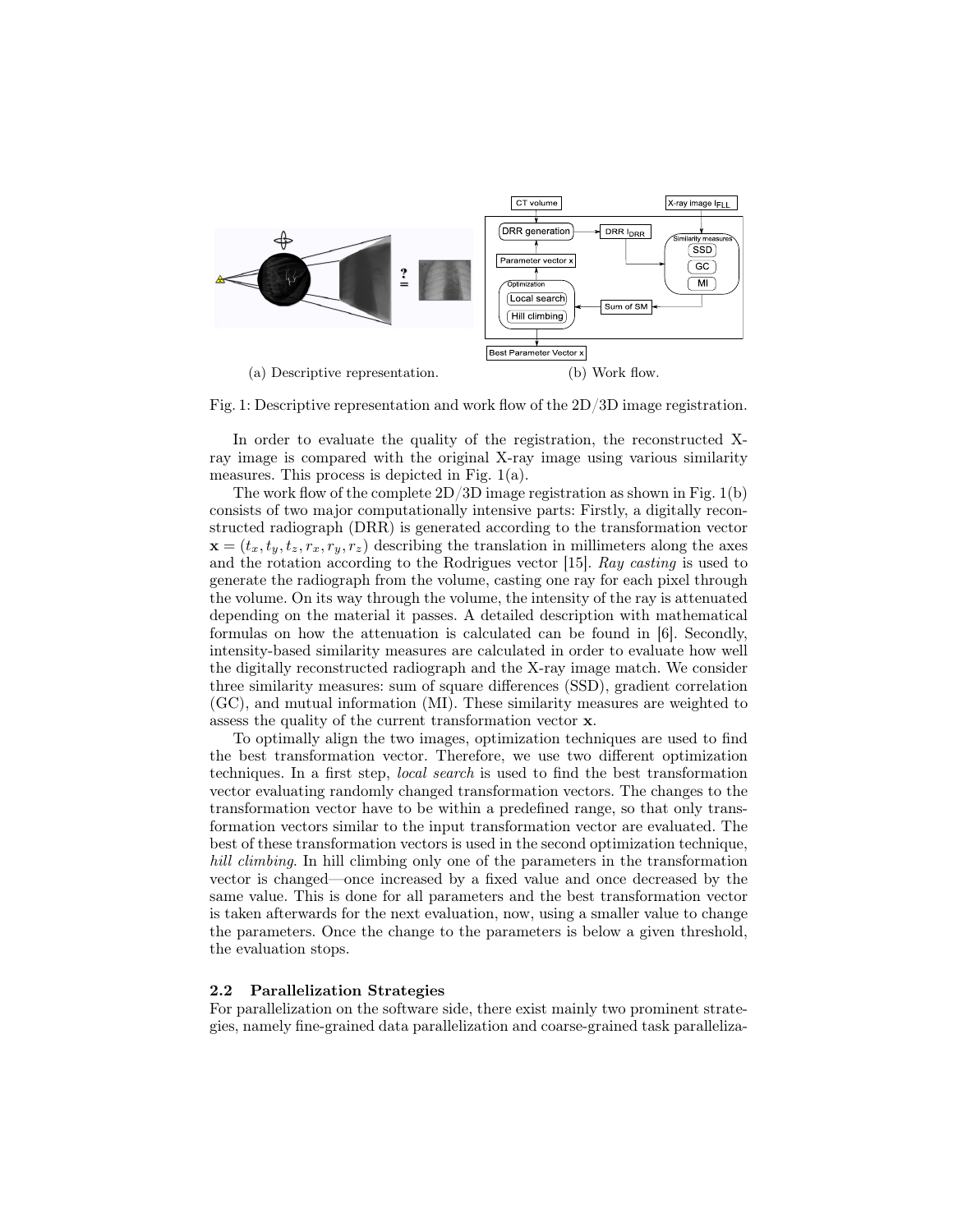tion. Both approaches are applicable for the 2D/3D image registration and described in detail here.

Fine-grained Parallelization describes the parallel processing that is focused on data elements, that is, typically one thread operates on one data element. This means for the 2D/3D image registration that one thread per pixel is used to generate the radiograph in parallel or to calculate the quality measures in parallel. The threads are lightweight and do only little work before they finish compared to coarse-grained parallelization approaches. More precisely, each iteration of a loop processing an image will be executed in parallel.

Coarse-grained Parallelization describes the parallel execution of different tasks. Compared to the fine-grained data parallelism, each thread executes not only few operations on single data elements, but performs typically more complex operations on the whole data set. This means for the 2D/3D image registration that one thread performs the evaluation of one parameter vector x. Different parameter vectors are evaluated in parallel by different threads.

### 3 Frameworks

The parallelization frameworks are introduced in this section, including a brief background, framework's evolution, and the parallelization approaches taken.

OpenMP. Open Multi-Processing (OpenMP) is a standard that defines an application programming interface to specify shared memory parallelism in C,  $C_{++}$ , and Fortran programs [3]. The OpenMP specification is implemented by all major compilers such as Microsoft's compiler for Visual  $C++ (MSVC)$ , the GNU Compiler Collection (gcc), or Intel's  $C++$  compiler (icc). OpenMP provides preprocessor directives, so called pragmas to express parallelism. These pragmas specify which parts of the code should be executed in parallel and how data should be shared. The basic idea behind OpenMP is a fork-join model, where one master thread executes throughout the whole program and forks off threads to process parts of the program in parallel. OpenMP provides different worksharing constructs, which allow to express task parallelism and data parallelism. The main source of data parallelism are loop programs iterating over a data set, performing the same operation on each element.

Cilk++. Cilk++ [7] is a commercial version of the Cilk [2] language developed at the MIT for multithreaded parallel programming. Cilk $++$  was recently acquired by Intel and is since then available as Intel Cilk Plus. It is an extension to the C++ language, adding three basic keywords to process loops in parallel, to launch new tasks, and to synchronize between tasks. These keywords allow to express task as well as data parallelism. In addition,  $Cilk++$  provides hyperobjects, constructs that avoid data race problems created by parallel access of global variables without locks. For code generation,  $Cilk++$  provides two compilers, one based on MSVC for Windows platforms and one based on gcc for  $GNU/L$ inux. Cilk $++$  provides also tools to detect race conditions and to estimate the achievable speedup and inherent parallelism of cilkified programs. Its run-time system implements an efficient work-stealing algorithm that distributes the workload to idle processors.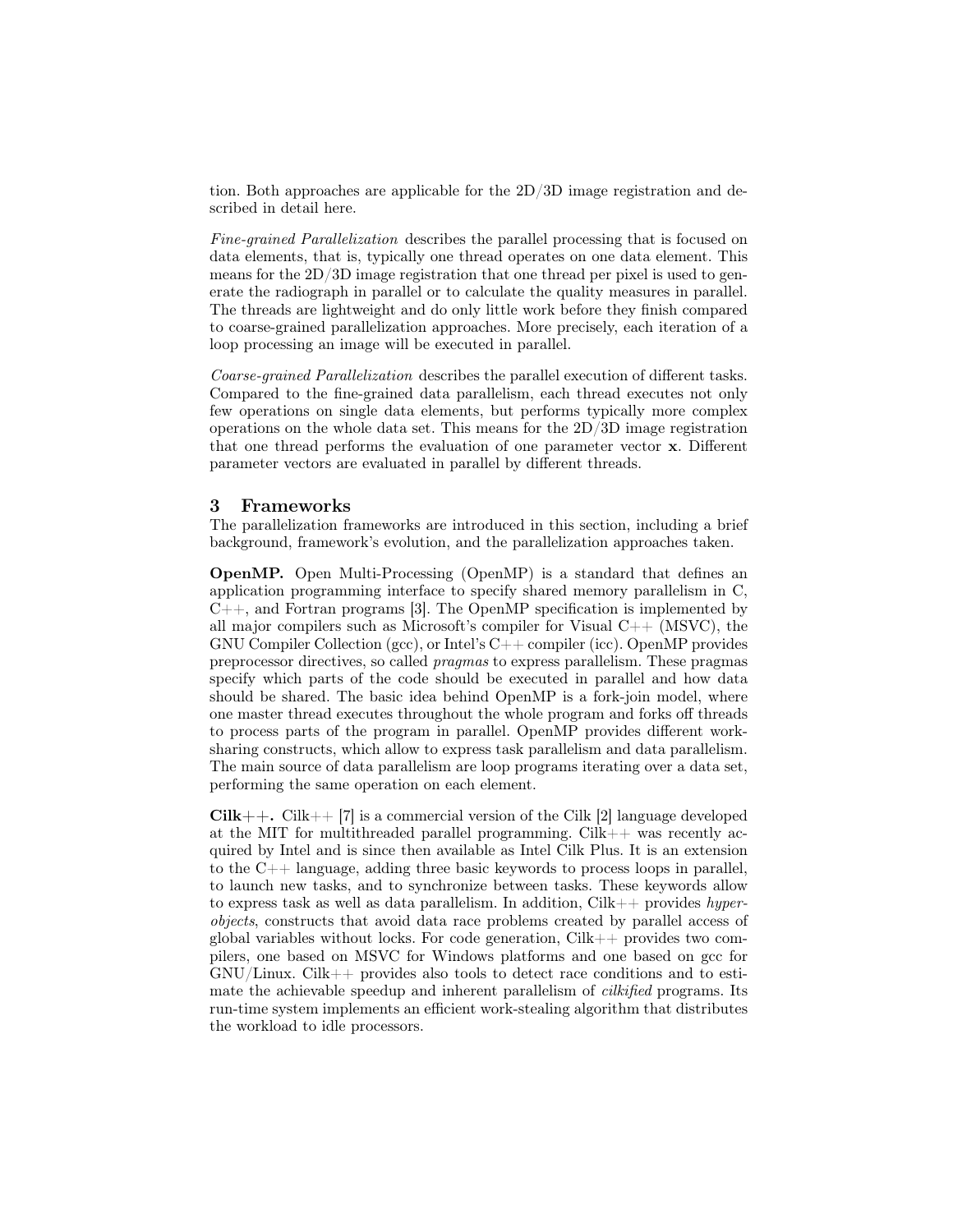Threading Building Blocks. Threading Building Blocks (TBB) [14] is a template library for  $C_{++}$  developed by Intel to parallelize programs and is available as an open source version as well as a commercial version providing further support. Parallel code is encapsulated in special classes and invoked from the program. TBB allows to express task and data parallelism. All major compilers can be used to generate binaries from TBB programs. Instead of encapsulating the parallel code in classes, lambda functions can be used to express parallelism in a more compact way. There are, however, only few compilers supporting lambda functions of the upcoming  $c+\theta x$  standard. TBB provides also concurrent container classes for hash maps, vectors, or queues as well as own mutex and lock implementations. The run-time system of TBB schedules the tasks using a workstealing algorithm similar to Cilk++.

RapidMind. RapidMind [13] is a commercial solution that emerged from a high-level programming language for graphics cards, called Sh [8]. RapidMind was recently acquired by Intel and is integrated into Intel's upcoming Array Building Blocks technology. While Sh was targeting originally only graphics cards, RapidMind takes a data parallel approach that maps well onto manycore hardware as well as on standard shared memory multi-core architectures and the Cell Broadband Engine. RapidMind programs follow the single program, multiple data (SPMD) paradigm where the same function is applied data parallel to all elements of a large data set. These programs use an own language and data types, are compiled at run-time, and called from standard  $C/C++$  code. Through dynamic compilation, the code can be optimized for the underlying hardware at run-time and the same code can be executed on different back ends like standard multi-core processors and graphics cards. All this functionality is provided by libraries and works with the standard compilers on Windows, GNU/Linux, and Mac OS X. RapidMind programs are by design free of deadlocks and race conditions. This is possible, since the changes to the output variables of a RapidMind program are only visible after the program has finished and each output data location can only be written once.

OpenCL. The Open Computing Language (OpenCL) is a standard for programming heterogeneous parallel platforms [11]. OpenCL was initiated by Apple and created and maintained by the Khronos Group. OpenCL is a platform independent specification for parallel programming like OpenGL is for graphics programming. OpenCL supports currently programming standard multi-core processors, graphics cards as well as the Cell Broadband Engine with planned support for other accelerators like DSPs. OpenCL allows to express data and task parallelism. The functionality is provided by a library and OpenCL programs are just-in-time compiled from the run-time environment like in RapidMind. The kernels are stored in strings, just like in OpenGL. It is also possible to share resources between OpenCL and OpenGL. The OpenCL standard is implemented by hardware vendors like AMD, IBM, and NVIDIA, but also by operating systems like Apples Mac OS X. All major compilers can be used to link against the OpenCL library.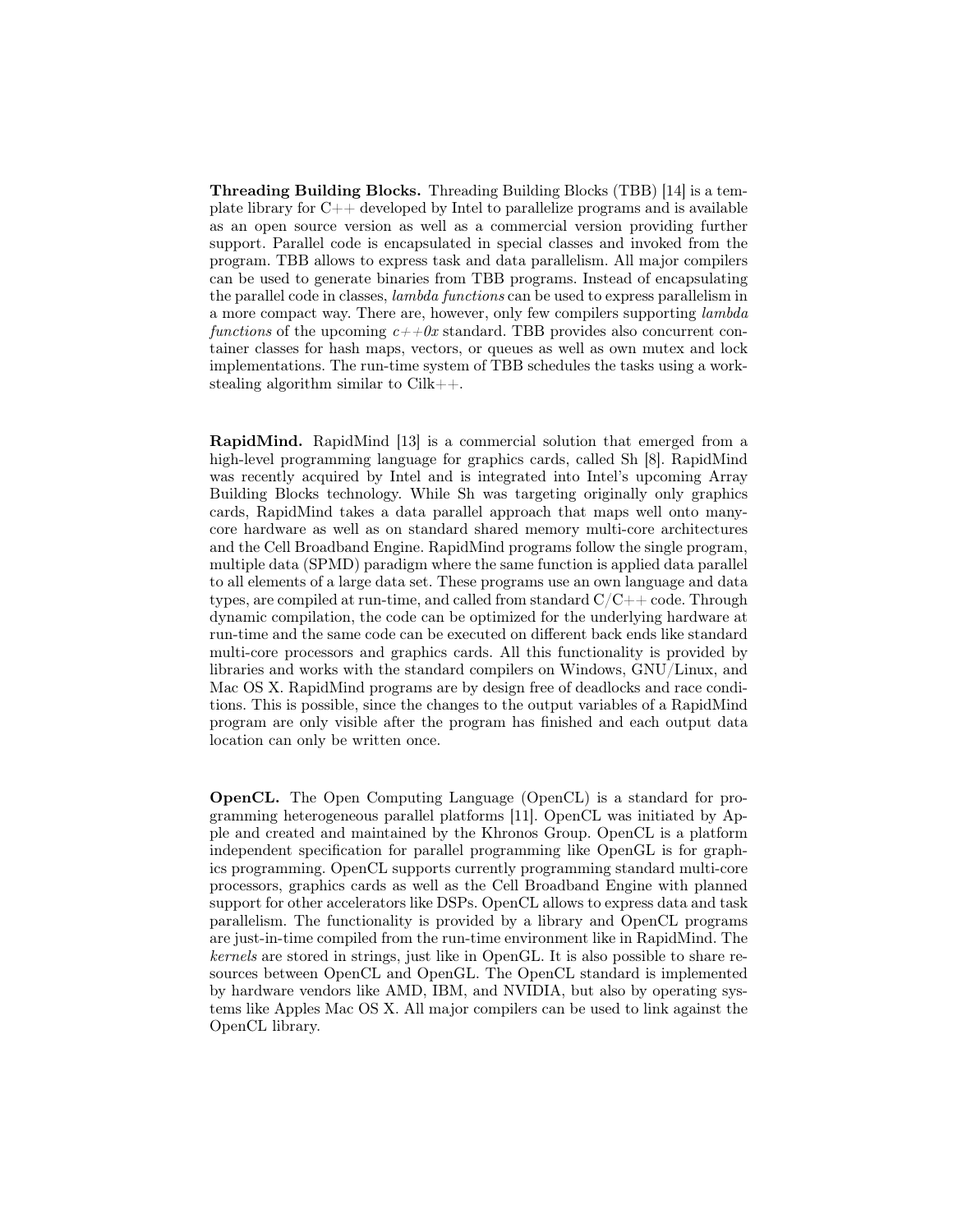Framework Comparison. Table 1 compares selected features of the frameworks like their availability, the approach taken to parallelize code, the supported architectures, as well as supported memory architectures.

Table 1: Comparison of selected framework features, including supported memory architecture, availability of the framework, parallelization approach, and supported architectures.

|                                      | Memory<br>Architecture |             | Availability      |            |            | Approach          |          |            | Architectures |        |
|--------------------------------------|------------------------|-------------|-------------------|------------|------------|-------------------|----------|------------|---------------|--------|
|                                      | Shared                 | Distributed | <b>Commercial</b> | <b>OSS</b> | Consortium | anguage<br>ibrary | Compiler | K<br>Comp. | $386$<br>GPU  | Others |
| OpenMP                               |                        |             |                   |            |            |                   |          |            |               |        |
| $Cilk++$<br>TBB<br>RapidMind $\sqrt$ |                        |             |                   |            |            |                   |          |            |               |        |
| OpenCL                               |                        |             |                   |            |            |                   |          |            |               |        |

# 4 Framework Evaluation

The evaluation of the frameworks is done in three steps. Firstly, our observations using a certain framework are utilized to assess the framework. Then, the performance and scaling of the implementation on a cluster is compared, and, finally, the overhead incurred for each framework is estimated.

### 4.1 Usability Evaluation

In an empirical study, the reference implementation written in  $C/C++$  was parallelized using each of the frameworks. For each of the frameworks, two weeks were spent for parallelization. Only for RapidMind and OpenCL more time was spent, since the algorithms had to be rewritten in a different language. During that time the progress on parallelization as well as difficulties, drawbacks, and advantages of each of the frameworks were documented. The relevant aspects common to all frameworks included:

- Familiarization time: Time to get familiar with the framework and to understand the parallelization approaches' concepts.
- Documentation, community: Available resources to solve problems, for example by an online community.
- Mapping effort: Effort to map the reference implementation to the framework. This includes the time required as well as the fraction of the code that has to be changed.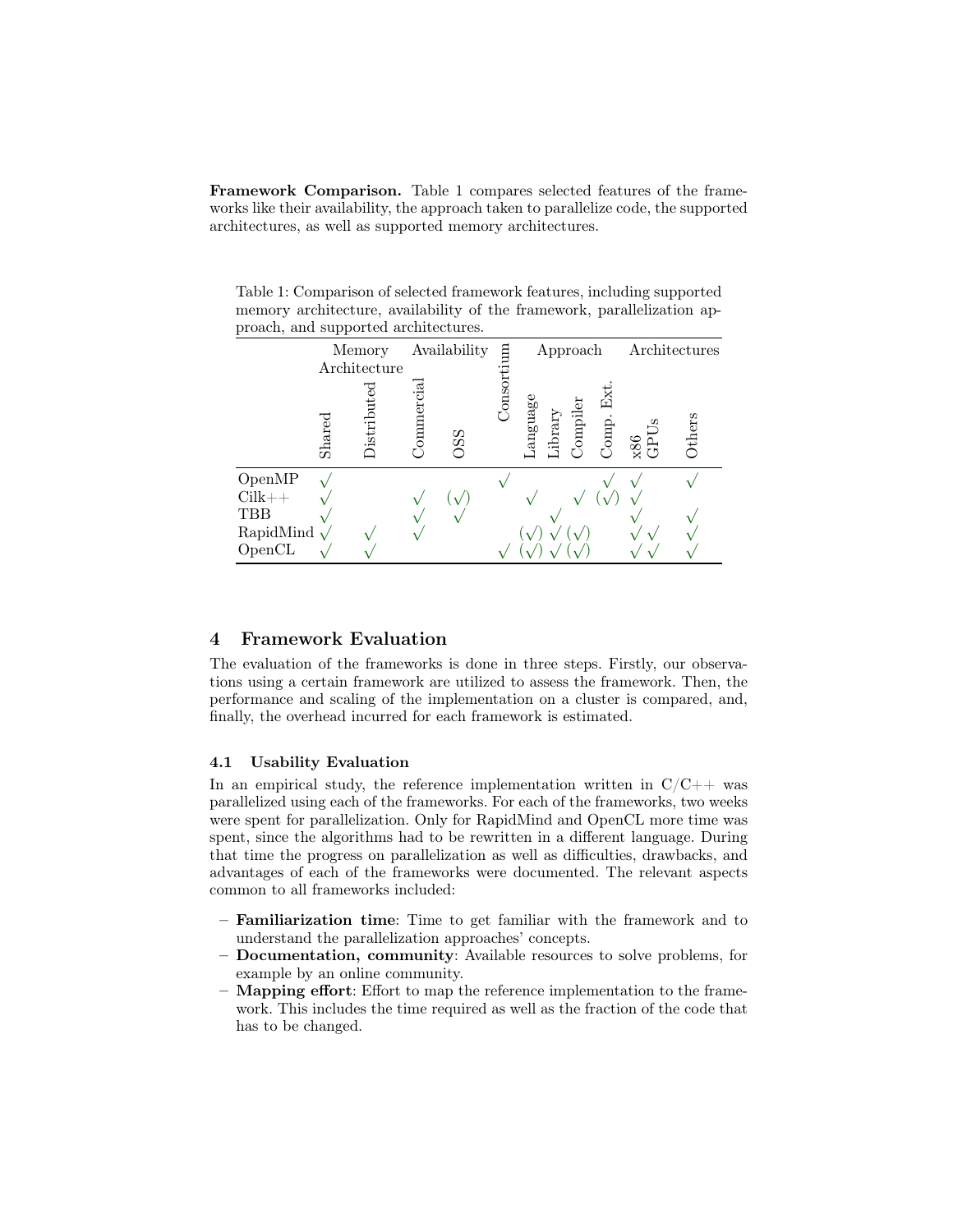- Integration: How well does the framework integrate into the existing environment?
- Data parallelism: Support of data parallel processing by the framework.
- Task parallelism: Support of task parallel processing by the framework.
- Image processing: Special support of the framework for image processing like pipelining of different algorithms.

These criteria are summarized for all frameworks in Table 2. It shows that in particular the frameworks that target also graphics cards require more familiarization time, higher parallelization effort, and provide poor support for task parallelization. However, they provide the best support for image processing and in particular RapidMind provides a concise syntax that matches image processing perfectly. The initialization of OpenCL code is—compared to the other frameworks—notably complicated and requires a lot of different steps.

Although OpenCL supports task parallelism, we were not able to get a task parallel implementation up and running (see Table 3 for used OpenCL version). During execution our task parallel implementation hung, while the same code run in debug mode. Likewise, the data parallel RapidMind implementation yielded wrong results and it was not possible to debug it with all the means at our disposal. Even for the data parallel implementation different iterations of the optimizer with the same parameter set yielded varying results in RapidMind. This could be traced back to the just-in-time compiler. Not using JIT compilation gave us the desired results. Cilk++ integration as suggested by the Programmer's Guide (i.e., using Cilk++ bindings for all functions/files) resulted in a slow program execution. Using only  $Cilk++$  bindings for *cilkified* functions, however, resulted in 30 % faster execution. Having no vibrant online community to narrow down and solve such problems is clearly a drawback for  $Cilk++$  and even more for RapidMind. The only framework that provides support to detect race conditions is Cilk++. Its Race Detector executes a cilkified program on one core and reports potential race conditions. Furthermore, Cilk $++$ 's Scalability Analyzer provides a profile of parallelism and parallelization overhead of an executed program. This includes also speedup estimates for different core counts.

Table 3 lists the compiler and framework version used for each of the investigated frameworks.

|                     | Famil. | Doc.<br>time community effort tion parallel parallel processing | Mapping Integra- Data Task Image |        |       |                          |        |
|---------------------|--------|-----------------------------------------------------------------|----------------------------------|--------|-------|--------------------------|--------|
| OpenMP              | $+ +$  | $+ +$                                                           | $+ +$                            | $+ +$  | $+ +$ |                          |        |
| $Cilk++$            | $+ +$  |                                                                 | $++$                             | $\sim$ | $+ +$ | $+ +$                    |        |
| <b>TBB</b>          |        | $+ +$                                                           | $+$                              | $+ +$  | $+ +$ | $+ +$                    | $^{+}$ |
| $RapidMind \quad -$ |        |                                                                 |                                  |        | $+ +$ |                          | $++$   |
| $OpenCL \t --$      |        | $+ +$                                                           |                                  |        | $+ +$ | $\overline{\phantom{a}}$ | $+ +$  |

Table 2: Usability evaluation of the frameworks, considering familiarization time, available documentation and community support, mapping effort, integration, as well as support for data parallelism, task parallelism, and image processing.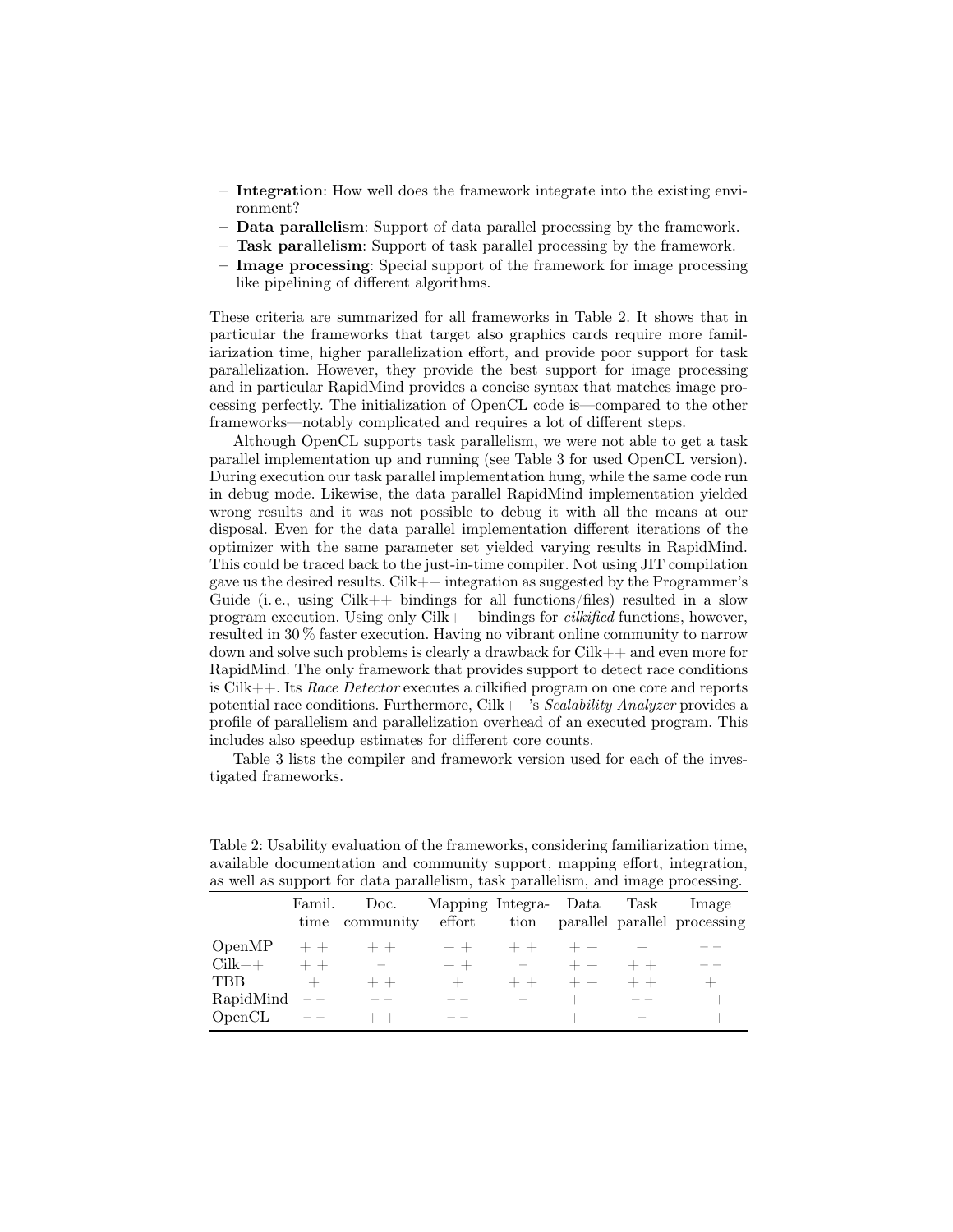#### 4.2 Performance Evaluation

For evaluation, a system consisting of four Intel Xeon Dunnington CPUs was used, each hosting six cores running at 2.67 GHz. This allowed to use up to 24 cores. Only for OpenCL, a different system had to be chosen due to incompatibility of the OpenCL library with the glibc version on the Dunnington system. Therefore, a system consisting of two Intel Nehalem-EP CPUs, each hosting four cores running at 2.66 GHz was used. The CPUs support hyperthreading (simultaneous multithreading), the ability to run two threads per core, and, hence, up to 16 threads in total. For the 2D/3D image registration a fixed number of iterations with the same parameter vector are evaluated. 100 iterations in local search and 60 iterations in hill climbing. This ensures that the same computation is done for each framework.

Figure 2 shows the execution times of the fine-grained implementation of each framework on up to 24 cores for a typical volume size of  $256 \times 256 \times 189$ voxels and image resolutions of  $320 \times 240$  pixels. The times of the OpenCL implementation have been normalized according to the baseline execution times. It can be seen that in particular OpenMP and RapidMind have an enormous initialization overhead when only few threads are used. This effect is even more prevalent for smaller volume and image resolutions, but decreases also with lower resolutions.

On a single multi-core processor with four cores, these frameworks barely match the baseline implementation. With an increasing number of cores, however, these frameworks scale well and catch up with the performance of the other frameworks, notably OpenMP. The framework that scales best and achieves the best results for all problem sizes is TBB. Cilk++ scales just as well, but is slightly slower than TBB. OpenCL shows also good performance, though, only for the middle and large (not shown) volume.

Similarly, Fig. 3 shows the execution times of the coarse-grained implementation of each framework on up to 24 cores. For the reasons mentioned in the usability evaluation, there are no coarse-grained implementations for RapidMind and OpenCL. The graphs show that there are no major differences between the OpenMP, Cilk++, and TBB for the coarse-grained implementation. All frameworks scale well and achieve good performance.

### 4.3 Overhead Estimation

In order to evaluate and estimate the parallelization overhead of each framework, we calculate the sequential part of the fully parallelized part of the 2D/3D image

| Framework  | Version                                                |
|------------|--------------------------------------------------------|
| OpenMP     | $\rm gcc/4.4.2$ , OpenMP 3.0                           |
| $Cilk++$   | $\frac{\text{gcc}}{4.2.4}$ , Cilk++ 1.10               |
| <b>TBB</b> | $\frac{\text{icc}}{11.1}$ , TBB 3.0                    |
| RapidMind  | $\rm gcc/4.4.2$ , RapidMind 4.0.1                      |
| OpenCL     | $\rm gcc/4.4.2$ , OpenCL 1.0, AMD Stream SDK 2.0.1/2.1 |

Table 3: Compiler version and framework version used for evaluation.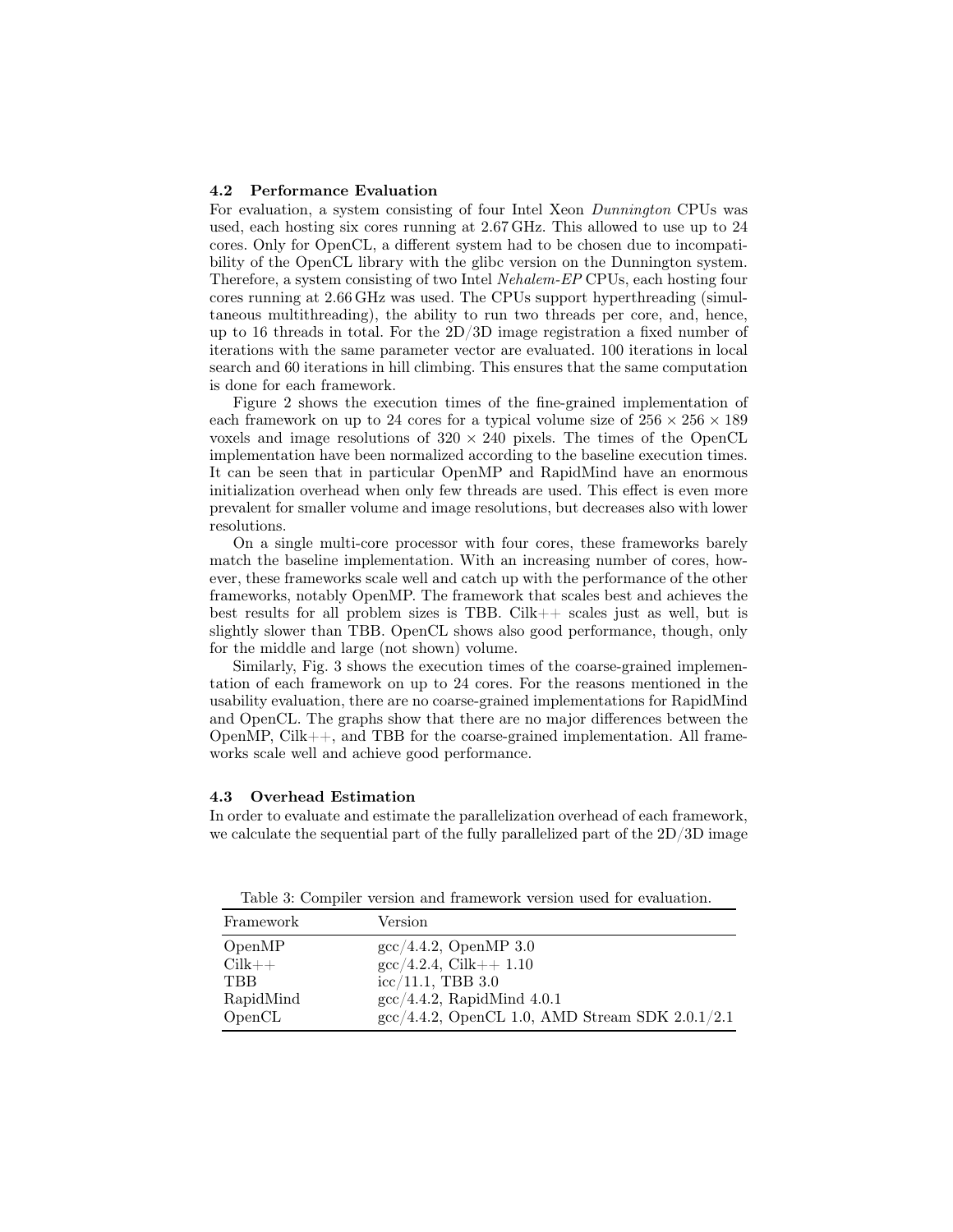

Fig. 2: Execution times of all parallelization frameworks for the fine-grained implementation on up to 24 cores for a volume of  $256 \times 256 \times 189$  voxels compared with the sequential implementation.

registration using curve fitting. Therefore, we use the formula of Amdahl's law [1] as in Equation (1):

$$
S(n) = \frac{1}{\alpha + \frac{1-\alpha}{n}}\tag{1}
$$

The sequential part of the application is denoted by  $\alpha$  in the formula and the number of processors by n. Using the measured speedup  $S(n)$ ,  $\alpha$  can be estimated using curve fitting. Figure 4 shows exemplarily the measured speedups for the fine-grained and coarse-grained implementations using  $Cilk++$  for one volume size as well as the speedup curve after Amdahl using the alpha value we obtained using curve fitting. It can be seen that the coarse-grained implementation has a much lower sequential part of 1.87 % compared to 13.68 % for the fine-grained implementation. This sequential part is to a large extent caused by synchronization as well as by communication overheads to distribute and share data. Since the implementation strategy for all frameworks was the same, the sequential part should be in the same region, too. Only for RapidMind and OpenCL different approaches had to be used for algorithms with a random scatter patterns like histogram generation. Table 4 shows this sequential part for all investigated frameworks and for different volume sizes. While the sequential part for all coarse-grained implementations is relatively low, it differs significantly for the fine-grained implementations. In particular, TBB has a relatively low over-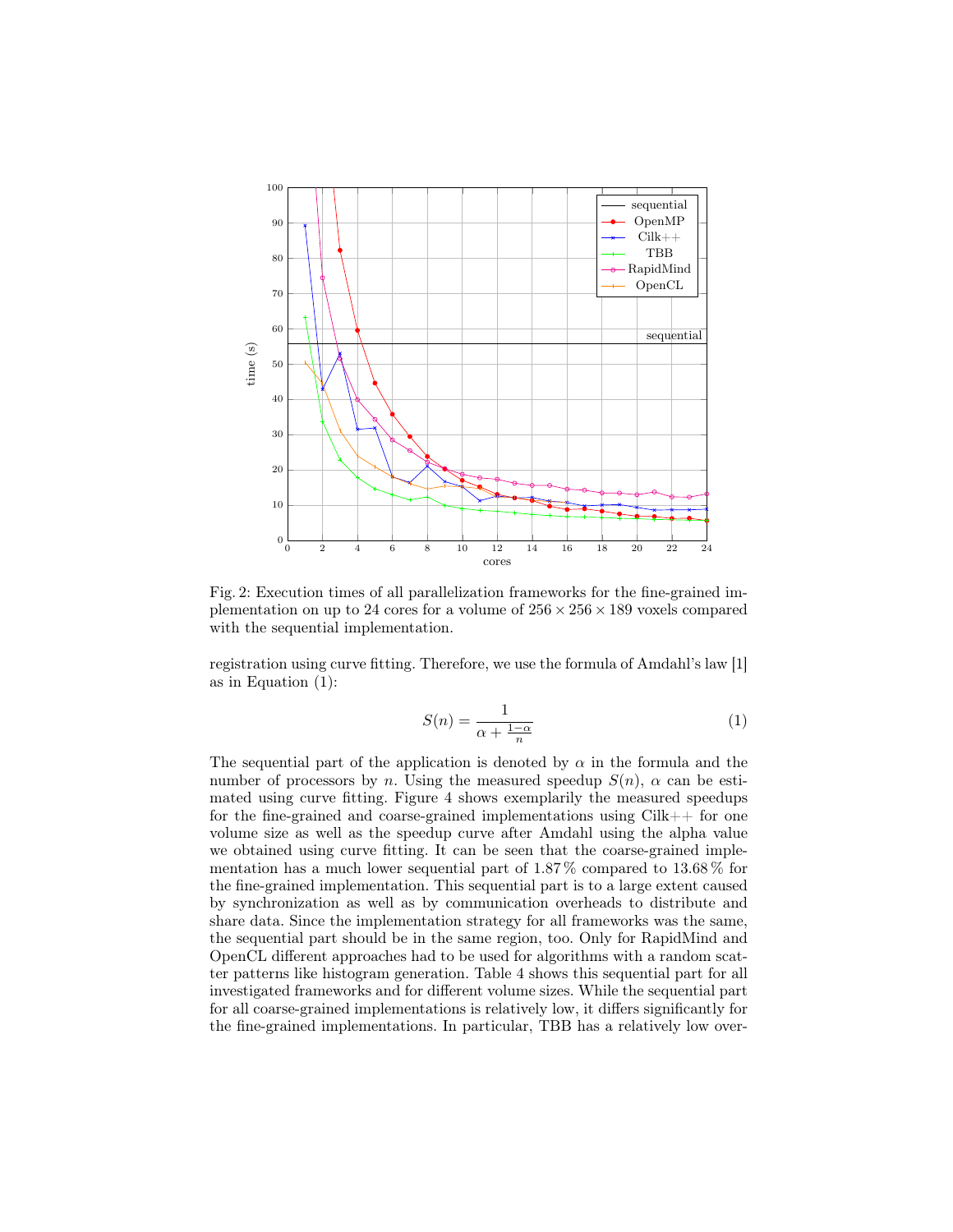

Fig. 3: Execution times of all parallelization frameworks for the coarse-grained implementation on up to 24 cores for a volume of  $256 \times 256 \times 189$  voxels compared with the sequential implementation.

head here. The same applies for OpenCL, however, only for the large volume. In particular for the small volume size, huge overheads are involved.

# 5 Conclusions

In this paper, different parallelization frameworks for standard shared memory multi-core processors have been evaluated. The evaluation criteria were not only limited on pure performance numbers, but also other aspects like usability or

 $\begin{array}{l} \mbox{Volume} \qquad \quad 128 \times 128 \times 94 \qquad 256 \times 256 \times 189 \qquad 512 \times 512 \times 378 \end{array}$ Approach data task data task data task OpenMP 24.55 % 2.55 % 10.14 % 1.70 % 7.29 % 1.94 % Cilk++  $30.97\%$  2.12 % 13.68 % 1.87 % 8.79 % 2.32 % TBB 17.93 % 2.85 % 6.48 % 2.58 % 4.04 % 3.90 % RapidMind  $105.66\%$  n/a  $22.31\%$  n/a  $8.82\%$  n/a OpenCL 89.88 % n/a 15.92 % n/a 3.51 % n/a

Table 4: Sequential part in % after Amdahl for different volume sizes and parallelization approaches.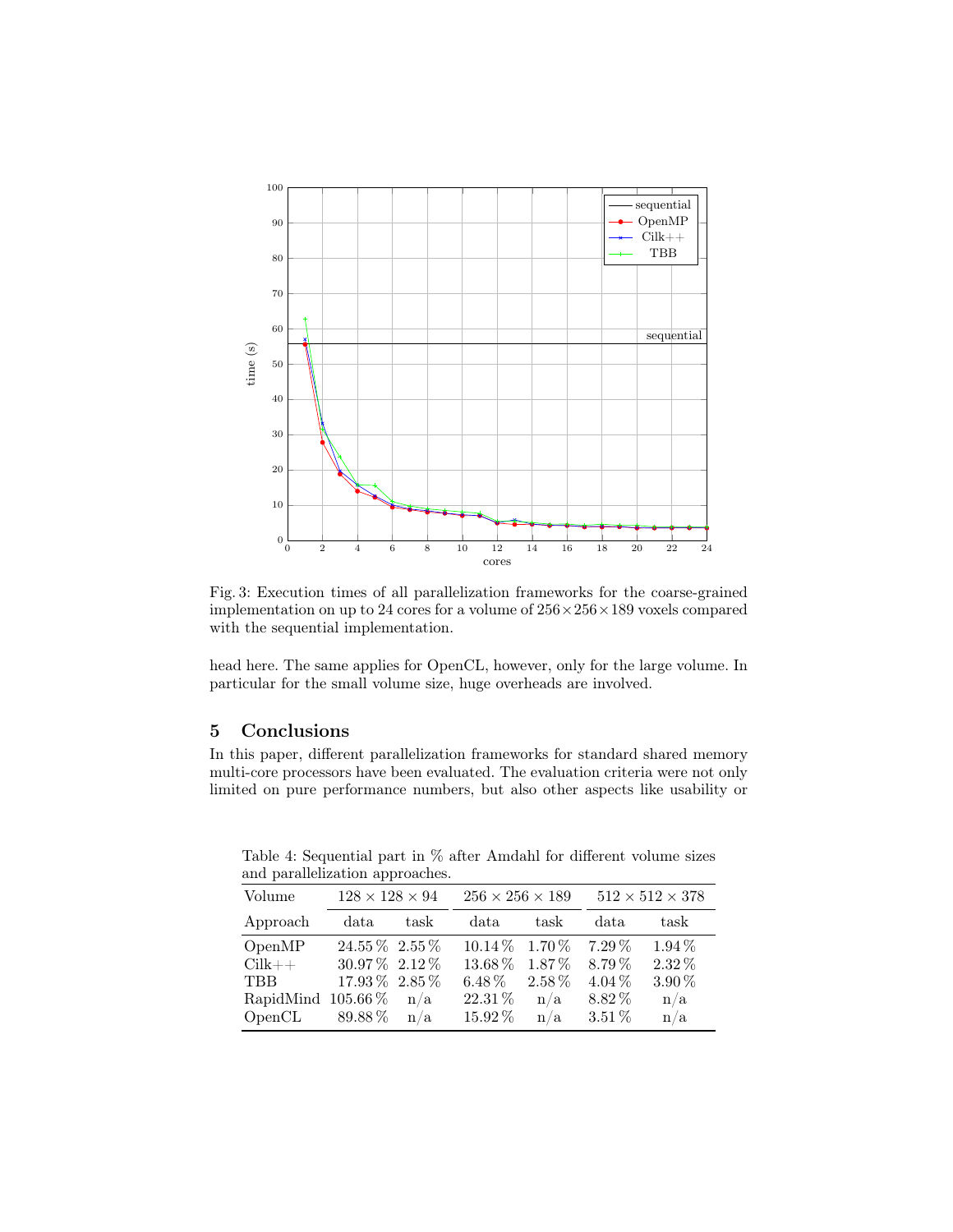

Fig. 4: Speedup of fine-grained and coarse-grained Cilk++ implementation on up to 24 cores for the  $256 \times 256 \times 189$  volume compared with the sequential implementation.

productivity of the frameworks were considered. For evaluation, a computationally intensive application from medical imaging, 2D/3D image registration, has been chosen.

Two parallelization strategies were evaluated, namely fine-grained data parallelism and coarse-grained task parallelism. From the considered frameworks, only OpenMP, Cilk++, and Threading Building Blocks support both approaches, while only the fine-grained data parallelism could be realized using RapidMind and OpenCL. While for the coarse-grained approach all frameworks yield equally good results, the overhead for the fine-grained approach differs a lot. OpenMP and RapidMind come along with much overhead for a small number of cores, while the other frameworks have only little overhead here. The best results for the fine-grained approach were obtained using TBB and OpenMP, followed by Cilk++. OpenCL was outstanding, though, only for large problem sizes. In terms of productivity, OpenMP and Cilk $++$  required only little modifications of the source code, and Threading Building Blocks major restructuring of the source code. In contrast, RapidMind and OpenCL required a complete restructuring of the source code and also the algorithm had to be expressed differently.

The best framework depends on the existing environment, the application domain and also on political decisions. Therefore, we will not give precedence to any of the frameworks, but we hope to give others assistance when they have to chose the framework appropriate to their needs.